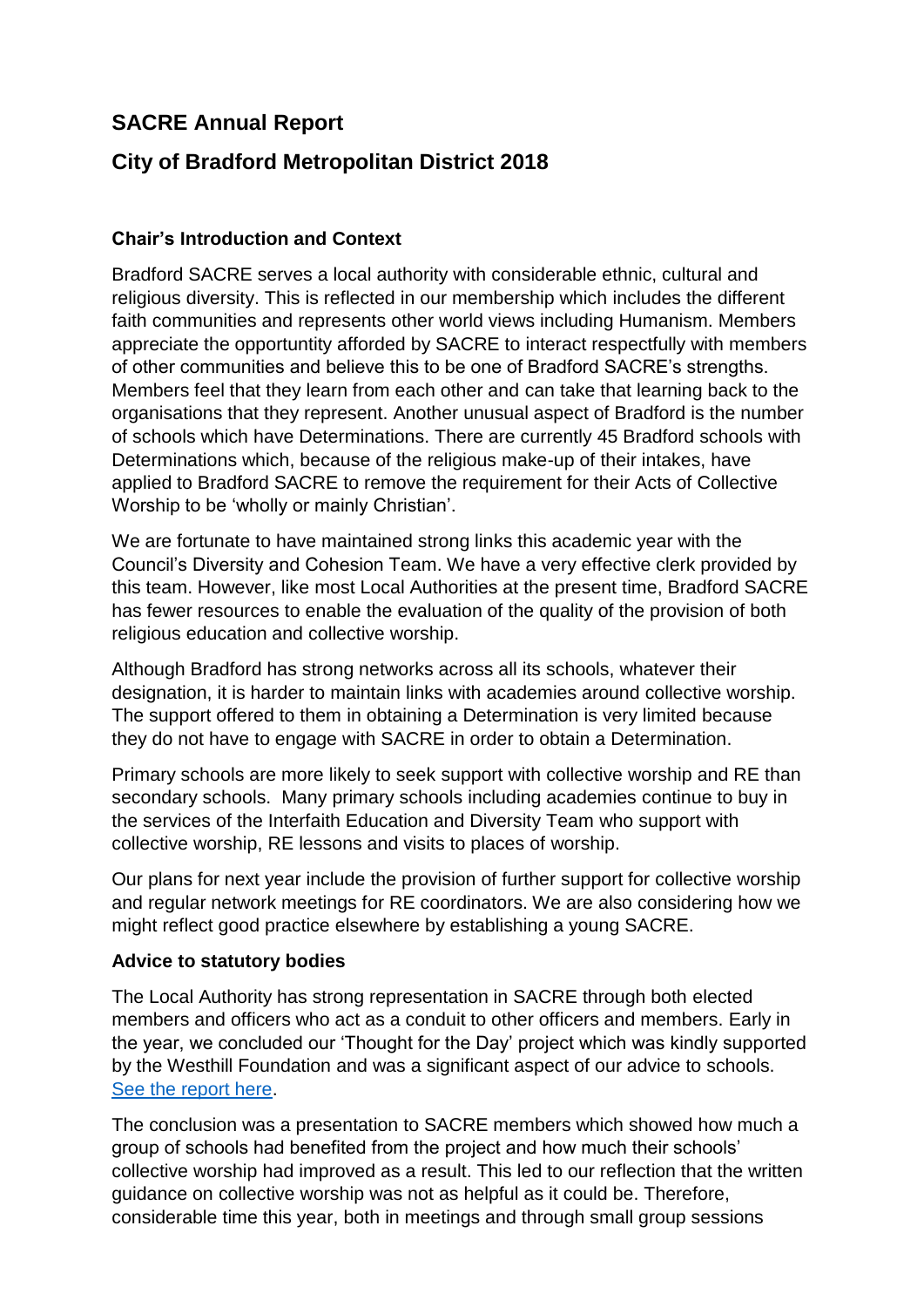between meetings, has been devoted to re-writing our guidance on collective worship which is now available to all schools via the council's website. We believe the guidance to be much more helpful to all schools with more emphasis on what good practice looks like and less on the process of applying for a Determination.

We were also able to make a short presentation to the 2018 NASACRE conference in London. As a result of this, the Chair of Bradford SACRE has been invited to speak at Hull and East Yorkshire SACRE in 2019.

# **Standards and Quality of Provision of RE**

In the Bradford District there are 33 mainstream secondary schools, including academies and free schools but not independent schools. All but two of those schools had GCSE year groups in summer 2018.

Of the 31 possible schools, 28 schools entered at least one pupil for full course GCSE Religious Studies in 2018; 29 of a possible 29 schools did so in 2017. No schools entered pupils for the short course only. A number of schools entered considerably fewer than the full cohort.

Number of pupils entered

A) Full course

In 2017, 2331 pupils were entered for the full course, which was 40% of the cohort. In 2018, 2281 pupils were entered. This is a slight drop in numbers and also a slight drop in the proportion of the cohort, to 38.4%.

In 2017, state funded schools nationally entered 46.9% of the cohort; in 2018 that dropped to 34.1% which is lower than the figure for Bradford. Therefore, in spite of the slight drop in entries in Bradford, entries for GCSE in the District are still above national.

B) Short course

In 2017, 544 Bradford pupils were entered for the short course taking the percentage of pupils entered for a qualification in Religious Studies to 59.5%. In 2018 212 were entered, taking the overall entries as a percentage of the cohort to 41.9%.

Nationally in state funded schools it was an overall percentage of 51.4% in 2017 and 36.8% in 2018. Bradford figures are still above national for overall entries but the reason for the significant drop in entries for short courses needs investigation.

## **Outcomes**

For the full course, Bradford state funded school pupils achieved 72.2% grades 9-4 and 98.6% 9-1, an improvement on 70% A\*-C and 97.1% A\*-G in 2017 and slightly better than the national figures.

State funded school pupils nationally achieved 71.0 % grades 9-4 and 98.2% grades 9-1, very close to 70 % A\*-C and 97.9% A\*-G in 2017.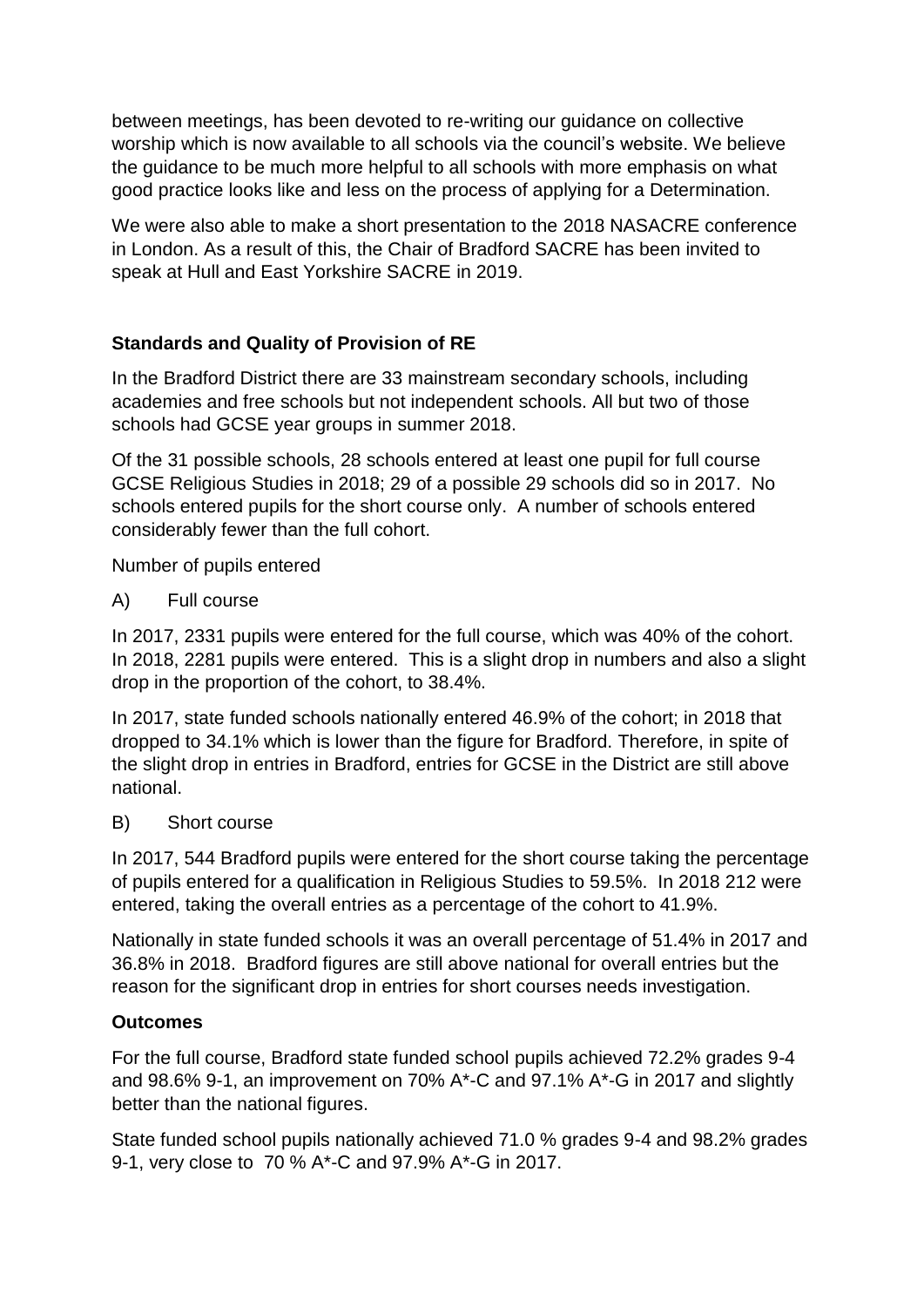## **Withdrawal from RE and Complaints**

Nobody has contacted the LA about either a withdrawal from RE or a complaint about RE.

### **Agreed Syllabus**

2018/19 was the third year of the current syllabus. The next review will begin in the 2020/2021 academic year, assuming no national changes before that date.

## **Collective Worship**

As already stated, support to schools was focused strongly on collective worship in 2018. The guidance includes evaluation tools which are accessible in terms of schools' own evaluation of the quality of their worship. [Link to guidance](file://bradford.gov.uk/datavault/cyp/ES/Diversity_and_Cohesion/SACRE/Policies/Collective%20Worship%20Model%20Policy%20June%2018.doc)

Other than for schools with Determinations, it is difficult to make a judgement about the quality of collective worship across the district. We have re-established networks for RE coordinators, who have requested further support for collective worship as well as RE.

There are currently 18 Local Authority maintained schools which have Determinations and 27 academies. One school sought advice regarding a parental complaint when they consulted with parents about their Determination; this related to a misunderstanding which the head teacher was able to resolve.

### **SACRE Management**

#### **Attendance at SACRE**

A significant number of attendees make a regular commitment to meetings. However, the other commitments of some members which reduce their attendance, and the difficulty filling some vacancies, are both issues that need to be addressed.

There are currently vacancies on all except Committee D. In 2018 there have been 6 resignations, 3 dismissals of members who haven't attended, and we have welcomed 5 new members. The new members were all direct replacements of people who have resigned or been dismissed. There are currently 17 of a possible 23 members on Committee A, 4 of a possible 5 on Committee B, 3 of a possible 6 on Committee C and a full complement of 5 on Committee D.

|           | 6/2/18   |        | 25/4/18  |        | 7/7/18   |        | 2/10/18  |        | 5/12/18  |        |
|-----------|----------|--------|----------|--------|----------|--------|----------|--------|----------|--------|
| Committee | Possible | actual | possible | actual | possible | actual | possible | actual | possible | actual |
|           | 19       |        | 19       |        | 19       | 9      | 16       |        | 15       | 6      |
|           |          |        |          |        |          | ◠      | n<br>w   |        |          |        |
|           | ◠<br>J   |        |          |        |          | ◠      | ◠<br>N   |        |          |        |
|           | 5        |        |          |        | 5        |        | b        |        |          | ັ      |

#### **Attendance by committee at each meeting in 2018**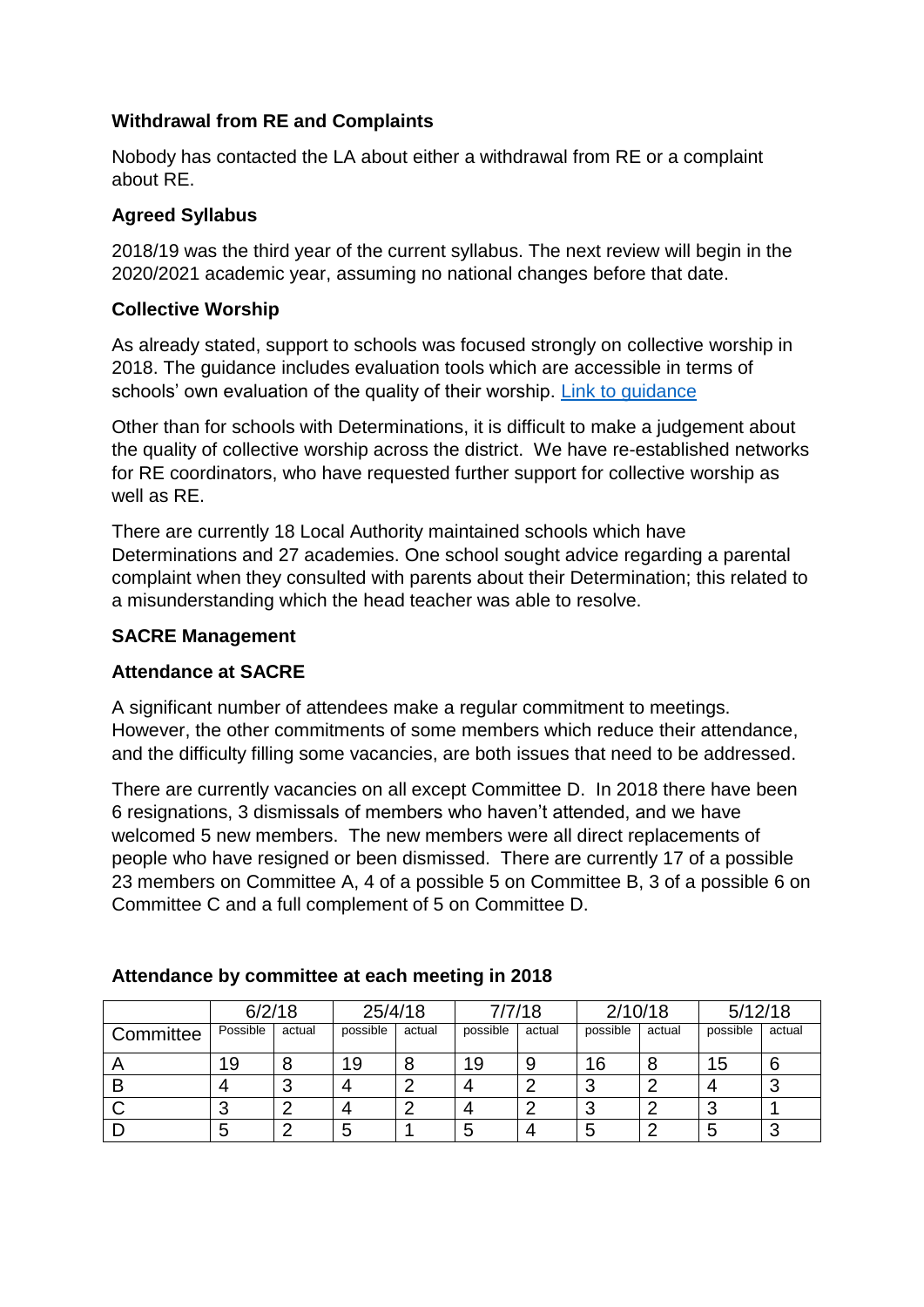# **Membership at the end of 2018**

| <b>Religion/denomination</b> | <b>Committee</b>  | <b>Name</b>         | <b>Surname</b>  |  |
|------------------------------|-------------------|---------------------|-----------------|--|
| <b>Buddhist</b>              | A                 | <b>Takao</b>        | Maruyama        |  |
| Christian (Independent       | A                 | Meg                 | Henry           |  |
| Churches)                    |                   |                     |                 |  |
| Christian (Methodist)        | $\overline{A}$    | Rev                 | Dutton          |  |
|                              |                   | Graeme              |                 |  |
| Christian (Moravian)         | A                 | Maureen             | Colbert         |  |
| Christian (Quaker)           | A                 | John                | Cope            |  |
| Hindu                        | A                 | Natwarlal J         | Lad             |  |
| Humanist                     | A                 | Dermot              | <b>Bolton</b>   |  |
| Jewish Community             | A                 | Tamar               | Yellin          |  |
| Muslim (Arabic Muslim)       | A                 | Dr Sharif           | Al-Ghazal       |  |
|                              |                   | Kaf                 |                 |  |
| Muslim (Council for          | $\overline{A}$    | Ayub                | Laher           |  |
| Mosques)                     |                   |                     |                 |  |
| Muslim (ISB)                 | $\overline{A}$    | Shannaz             | Zahoor          |  |
| Muslim (Women's              | A                 | Farha               | Patel           |  |
| Association)                 |                   |                     |                 |  |
| Muslim                       | A                 | Mohammed            | Saleem          |  |
| <b>Sikh</b>                  | A                 | Govinder            | <b>Dhaliwal</b> |  |
|                              |                   | Singh               |                 |  |
| Sikh                         | A                 | Surinder            | Jagpal Kaur     |  |
| <b>Sikh</b>                  | A                 | Sukhdev             | Singh           |  |
| Church of England            | B                 | Jan                 | Hesselwood      |  |
| Church of England            | B                 | Fiona               | <b>Beevers</b>  |  |
|                              | <b>Vice Chair</b> |                     |                 |  |
| Church of England            | B                 | <b>Mike</b>         | de Villiers     |  |
| Church of England            | B                 | Denise              | Poole           |  |
|                              |                   |                     |                 |  |
| <b>NUT</b>                   | $\mathsf C$       | Hayley              | <b>Bennet</b>   |  |
| Secondary HT                 | Ć                 | <b>Martin</b>       | <b>Hings</b>    |  |
| ATL                          | C                 | David               | Mallard         |  |
|                              |                   |                     |                 |  |
| Labour Group                 | D                 | <b>Cllr Nussrat</b> | Mohammed        |  |
| <b>Liberal Democrat</b>      | D                 | <b>Cllr Geoff</b>   | Reid            |  |
| <b>Conservative Group</b>    | D                 | <b>Cllr Naveed</b>  | Riaz            |  |
| <b>Labour Party</b>          | D                 | Cllr                | Swallow         |  |
|                              |                   | Michelle            |                 |  |
| <b>Children's Services</b>   | D                 | Yasmin              | Umarji          |  |
|                              |                   |                     |                 |  |
| Co-opted                     | Co-opt            | Mohinder            | Chana           |  |
|                              |                   | Singh               |                 |  |
| Co-opted                     | Co-opt            | Ros                 | Garside         |  |
|                              | <b>Chair</b>      |                     |                 |  |
| Co-opted                     | Co-opt            | Rizwana             | Saleem          |  |